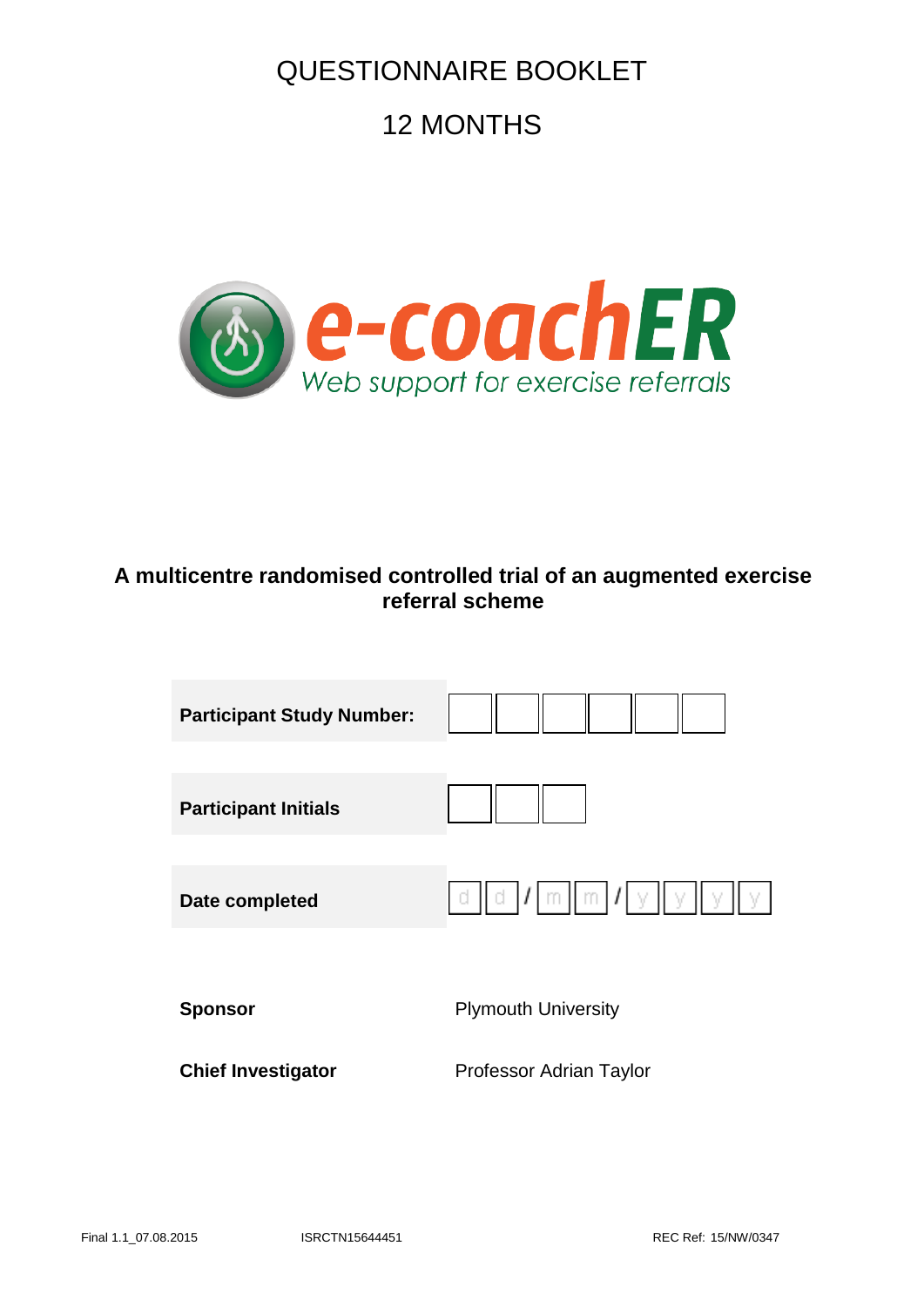

#### **SECTION 3**

The following questions are to help us understand about how people make decisions about how much physical activity they do. There are no right or wrong answers, and we are only asking for how you generally feel right now.

#### Please circle only one number that you feel best applies to you for each item

**Doing at least 30 minutes of moderate intensity physical activity (e.g. brisk walk) on at least 5 days a week is important to me.**

| Strongly<br>disagree |                |                |   |   |   |   |   |   | Strongly<br>agree |
|----------------------|----------------|----------------|---|---|---|---|---|---|-------------------|
|                      | $\overline{a}$ | $\overline{2}$ | 3 | 4 | 5 | 6 | 8 | 9 | 10                |

**I am confident that I can do at least 30 minutes of moderate intensity physical activity (e.g. brisk walk) on at least 5 days a week.**

| Strongly<br>disagree |   |     |   |   |   |   |   | Strongly<br>agree |
|----------------------|---|-----|---|---|---|---|---|-------------------|
| $\Omega$             | ∠ | - 3 | 4 | 5 | 6 | 8 | 9 | 10                |

#### Please circle only one number that you feel best applies to you for each item

|                                                                             | <b>Strongly</b><br>disagree | <b>Disagree</b> | <b>Neither</b><br>agree or<br>disagree | Agree | <b>Strongly</b><br>agree |
|-----------------------------------------------------------------------------|-----------------------------|-----------------|----------------------------------------|-------|--------------------------|
| I feel confident in my ability to be physically active<br>regularly         | 1                           | 2               | 3                                      | 4     | 5                        |
| There are others in my life with whom I can be physically<br>active         | 1                           | $\overline{2}$  | 3                                      | 4     | 5                        |
| I feel free to be physically active in my own way                           | 1                           | 2               | 3                                      | 4     | 5                        |
| I do not feel capable of being physically active regularly                  | 1                           | 2               | 3                                      | 4     | 5                        |
| There are people in my life I can enjoy being physically<br>active with     | 1                           | $\overline{2}$  | 3                                      | 4     | 5                        |
| I feel free to make my own decisions about physical<br>activity             | 1                           | $\overline{2}$  | 3                                      | 4     | 5                        |
| I am able to be physically active regularly                                 | 1                           | $\overline{2}$  | 3                                      | 4     | 5                        |
| There are people in my life who can encourage me to be<br>physically active | 1                           | $\overline{2}$  | 3                                      | 4     | 5                        |
| I feel like I am in charge of how often I do physical<br>activity           | 1                           | $\overline{2}$  | 3                                      | 4     | 5                        |
| I am able to meet the challenge of being physically active<br>regularly     | 1                           | $\overline{2}$  | 3                                      | 4     | 5                        |
| I do not feel free to choose which physical activities I<br>participate in  | 1                           | $\overline{2}$  | 3                                      | 4     | 5                        |

#### **Please continue to next page**